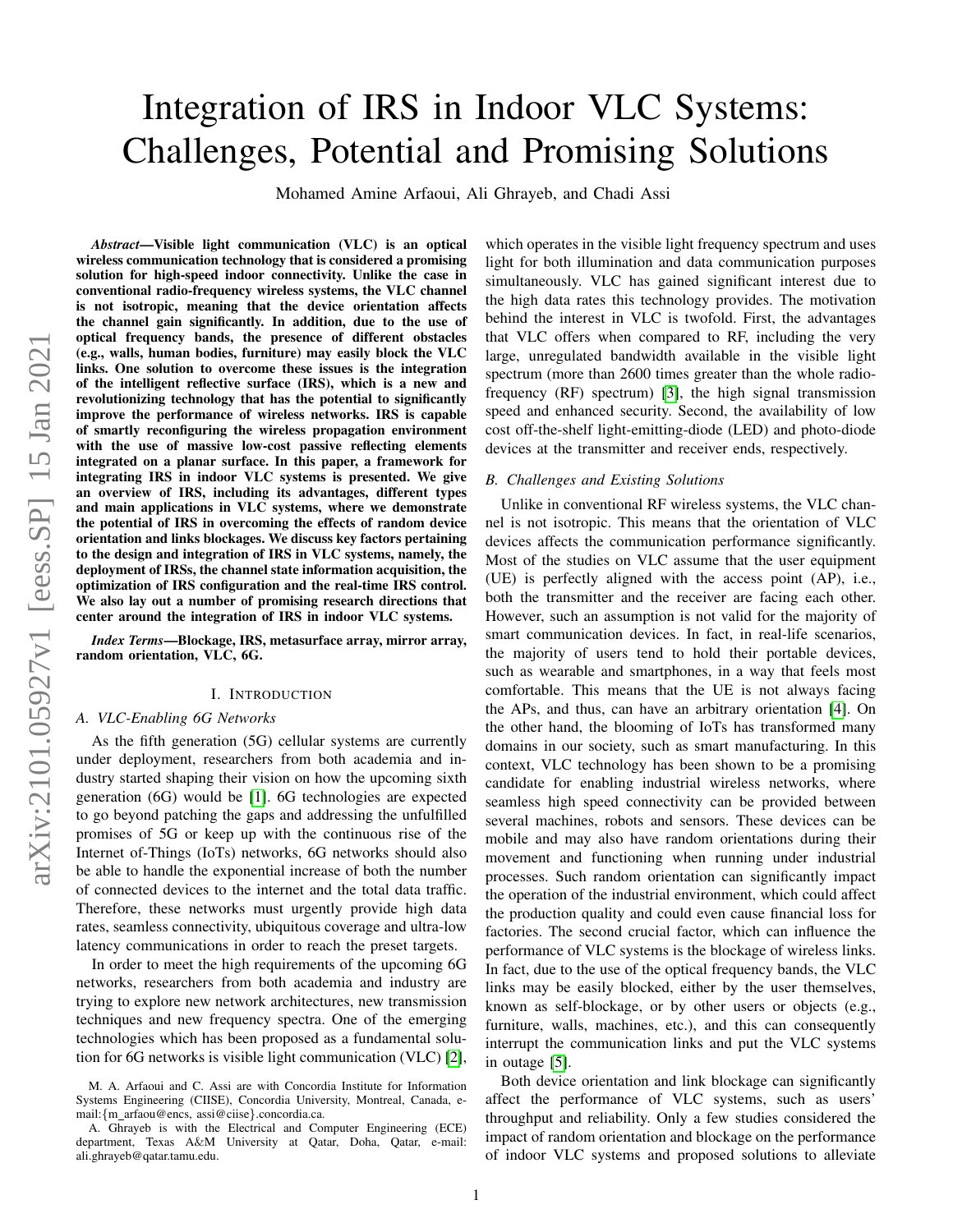their effects [\[6\]](#page-5-5), [\[7\]](#page-5-6). In [\[6\]](#page-5-5), statistical VLC channel models were derived while considering the orientation randomness of VLC UEs. Then, an optimized design of VLC cellular systems was proposed to reduce the outage of VLC systems. On the other hand, a multi-directional configuration for VLC receivers was proposed in [\[7\]](#page-5-6), which was shown to be robust against the random orientation of VLC users and the blockage of optical links. Although some solutions were proposed in the literature [\[6\]](#page-5-5), [\[7\]](#page-5-6), the aforementioned studies focused only on optimizing the transmitter and receiver architectures, and consequently, there is no control on the wireless propagation environment. This observation gives rise to the following question: "*Is there a way to control and/or reconfigure the wireless propagation environment that can beat the effects of the random receiver orientation and link blockage in VLC systems?* The answer is in fact yes, and this is accomplished by using the intelligent reflective surface (IRS) technology.

## *C. The Need For IRS technology*

IRS has been proposed as a promising new technology for reconfiguring the wireless propagation environment via software-controlled reflection [\[8\]](#page-5-7). Specifically, IRS is a planar surface comprising a large number of low-cost passive reflecting elements, each being able to reflect the signal into a specific direction. Hence, the reflecting elements are collaboratively achieving three-dimensional (3D) reflect beamforming, also known as passive beamforming, since no additional transmit power is required. Recently, IRS has received significant research attention for a number of areas, including wireless fidelity (Wi-Fi), millimeter wave (mmWave), terahertz (THz), and free space optical (FSO) communications, covering a large frequency range. The common observation is that IRS can be utilized to create desirable radiation patterns in challenging wireless propagation environments and, consequently, a large body of research and experimental works has been dedicated to model and study the potential gains of using such technology for these wireless communication systems [\[9\]](#page-5-8).

As for VLC systems, IRS is expected to contribute effectively in boosting their performance especially that most of VLC systems rely on the presence of direct line-of-sight (LOS) links. In fact, in sharp contrast to existing wireless link adaptation techniques at the transmitter and the receiver proposed in [\[6\]](#page-5-5), [\[7\]](#page-5-6) and references therein, IRS can proactively modify the wireless channel between the VLC transmitters and receivers via highly controllable and intelligent signal reflections. Thus, IRS provides a new degree of freedom to further enhance the performance of VLC systems and paves the way to realize a smart and programmable optical wireless environment. Consequently, the incorporation of IRSs in indoor VLC systems can provide significant gains, especially in terms of resilience to the random orientation of the communication devices and to the blockages of communication links between the VLC transmitters and receivers.

## *D. Objectives and Outline*

IRS-aided VLC systems consist of both active components, such as APs and UEs, and passive components, which are the IRSs, thus they differ significantly from the traditional VLC

<span id="page-1-0"></span>

<span id="page-1-1"></span>(a) MSA element (metasurface patch). (b) MA element (small mirror).

Fig. 1: Waves reflection: metasurface patch versus small mirror.

systems comprising only active components. This is indeed the motivation of this article to provide an overview of IRS-aided VLC systems, including the deployment and integration of IRS, acquisition of the channel state information (CSI), passive beamforming design, real-time IRS control, to name a few. In particular, the main challenges and their potential solutions for designing and implementing IRS-aided VLC systems are highlighted to inspire future research directions. Finally, a number of promising research directions that center around the integration of IRS in indoor VLC systems are proposed.

#### II. TYPES OF IRS AND THEIR POTENTIAL

## *A. Types*

A particularly interesting application of IRS in VLC systems is the realization of optical power focusing toward target receivers [\[10\]](#page-5-9). Recently, efforts were made to investigate the performance of IRS for optical communication systems [\[11\]](#page-5-10), [\[12\]](#page-6-0). In [\[11\]](#page-5-10), smart mirrors were proposed to relax the LOS requirement for FSO links. Moreover, in [\[12\]](#page-6-0), two types of IRS were proposed for VLC systems to focus the incident optical power toward a VLC receiver, where the first type is based on programmable metasurfaces and the second type is based on traditional mirrors. These two types of IRS are defined in the following.

#### 1) Metasurface Array (MSA):

An MSA is a synthesized material composed of arrangements of sub-wavelength metallic or dielectric structures that are used to manipulate the light propagation in unusual ways compared to classical optical devices. This surface is capable of realizing the functionalities of many classical optical devices such as manipulating wavelength and polarization of incident waves, as well as providing new functionalities. In fact, a MSA is composed of multiple adjacent patches, where as shown in Fig. [1\(a\),](#page-1-0) each patch is capable of reflecting an incident optical wave toward any direction by adjusting its phase shift independently from the other patches. Such reflection is known as anomalous reflection and it is governed by the generalized Snell's law of reflection, where by manipulating the phase gradient of the metasurface patch, the phase of the incident wave can be shifted, and therefore,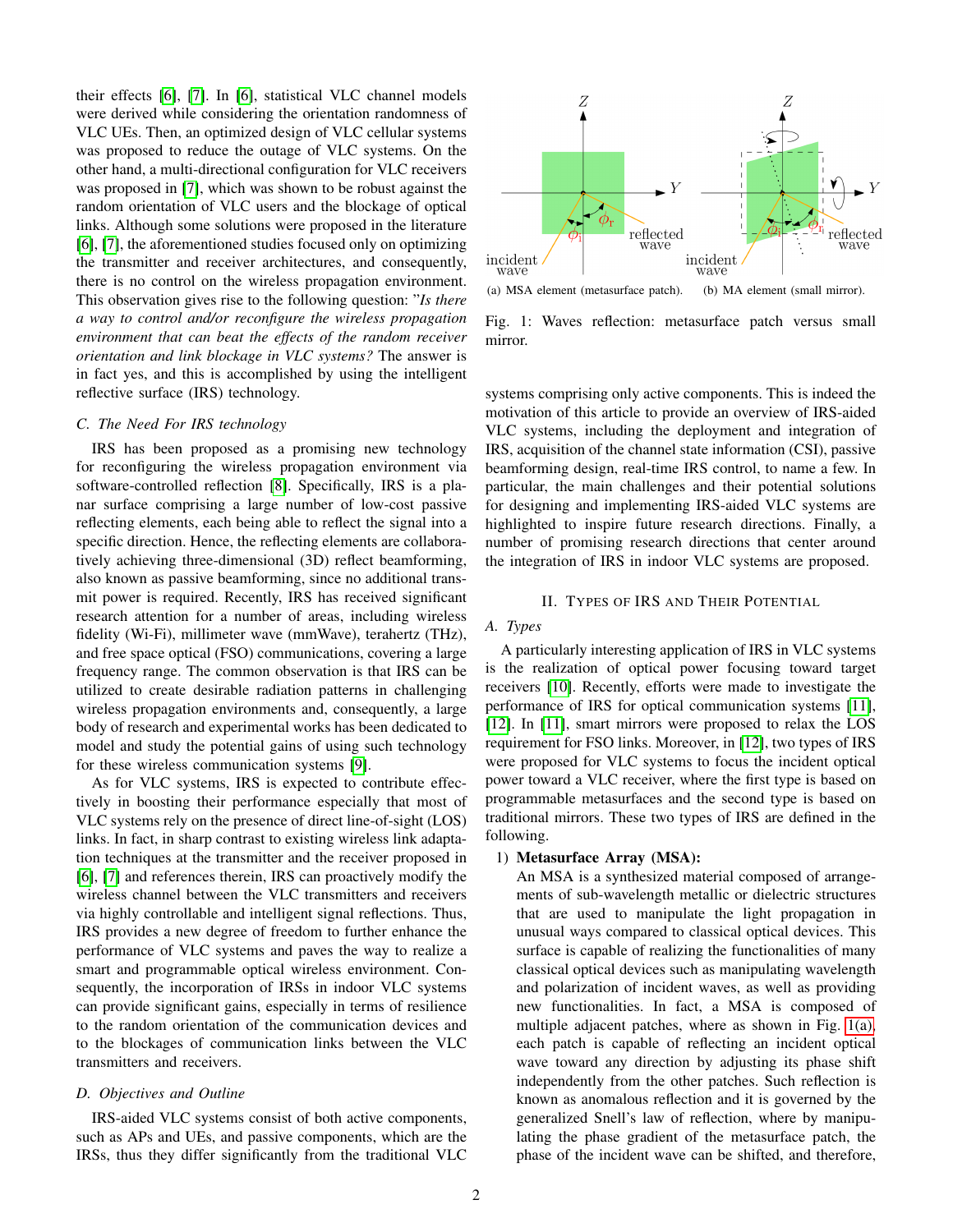<span id="page-2-0"></span>

Fig. 2: IRS versus random orientation and link blockage.

the angle of reflection  $\phi_r$  can be adjusted and controlled and it is no longer equal to the angle of incidence  $\phi_i$ . This kind of reflection by the metasurface patches can realize the focusing of optical power toward a VLC receiver, which can not be achieved by classical optical devices.

# 2) Mirror Array (MA):

An MA is a reflecting surface comprising multiple adjacent small mirrors that can be implemented by micro electromechanical systems. As shown in Fig. [1\(b\),](#page-1-1) each small mirror can freely adjust its rotation, and therefore, it can manipulate the direction of an incident optical wave without changing its amplitude and polarity. Specifically, based on the principle of specular reflection, the angle of reflection  $\phi_r$  of the incident optical wave is equal to the angle of incidence. However, it can be adjusted by manipulating the rotation angles of the small mirror. Consequently, when a VLC user is at a certain position, each small mirror can adjust its rotation angles to deflect the incident optical beam toward the user.

# *B. Benefits*

The focusing capabilities of the MSA and MA can be exploited to control the propagation of optical beams, and therefore, in beating the effect of the random device orientation and link blockage in VLC systems. Specifically, for a certain channel use, as shown in Fig. [2,](#page-2-0) the direct LOS between certain APs and a VLC receiver may not exist due the random orientation of the VLC UE or due to blockage resulting from the presence of some random objects or from the movement of the users themselves. To overcome this, indirect LOS VLC links can be established alternatively through the use of IRS. In fact, based on the above explanation, the phase gradient of each patch in the MSA and the orientation of each small mirror in the MA can be controlled intelligently to reflect the incident optical signals toward any VLC receiver that does not have LOS links with the APs. Recently, the expression of the received power density for the case of MSA and MA were derived in [\[12\]](#page-6-0) to characterize the focusing capability of IRS in VLC systems, where it was shown that the MA outperforms the MSA.

## *C. Example*

The gain brought by integrating IRS in indoor practical VLC systems is evaluated in the following. Consider a typical indoor environment with dimensions  $L \times W \times H = 5 \times 5 \times 3$  m<sup>3</sup>, where  $L$ ,  $W$  and  $H$  denotes the length, the width and the height of the room. A VLC AP, consisting of only one LED, is installed at the center of the room's ceiling. Moreover, a VLC UE with a random orientation is randomly located within the indoor environment. A Monte Carlo simulation of  $10<sup>4</sup>$ independent trials is conducted, where at each trial, a random location and a random orientation for the UE are generated using the measurements-based VLC channel statistics derived in [\[6\]](#page-5-5), [\[7\]](#page-5-6). In addition, a set of blockers is randomly generated within the indoor environment using a Poisson point process with a certain density, where the dimension of each blocker is  $0.75 \times 0.2 \times 1.75$  m<sup>3</sup>. Furthermore, four MAs are deployed within the indoor environment, where for each wall, only one MA is placed at its center. Each MA consists of  $N \times N$ rectangular, adjacent and equally sized controllable small mirrors. The size of each small mirror is  $0.1 \times 0.06$  m<sup>2</sup> and its orientation is optimized according in a way that produces the highest received optical power.

Fig. [4](#page-3-0) presents the symbol error rate (SER) of the on-offkeying (OOK) modulation for the three following scenarios:

1) When only the LOS component of the channel gain between the AP and the UE is considered.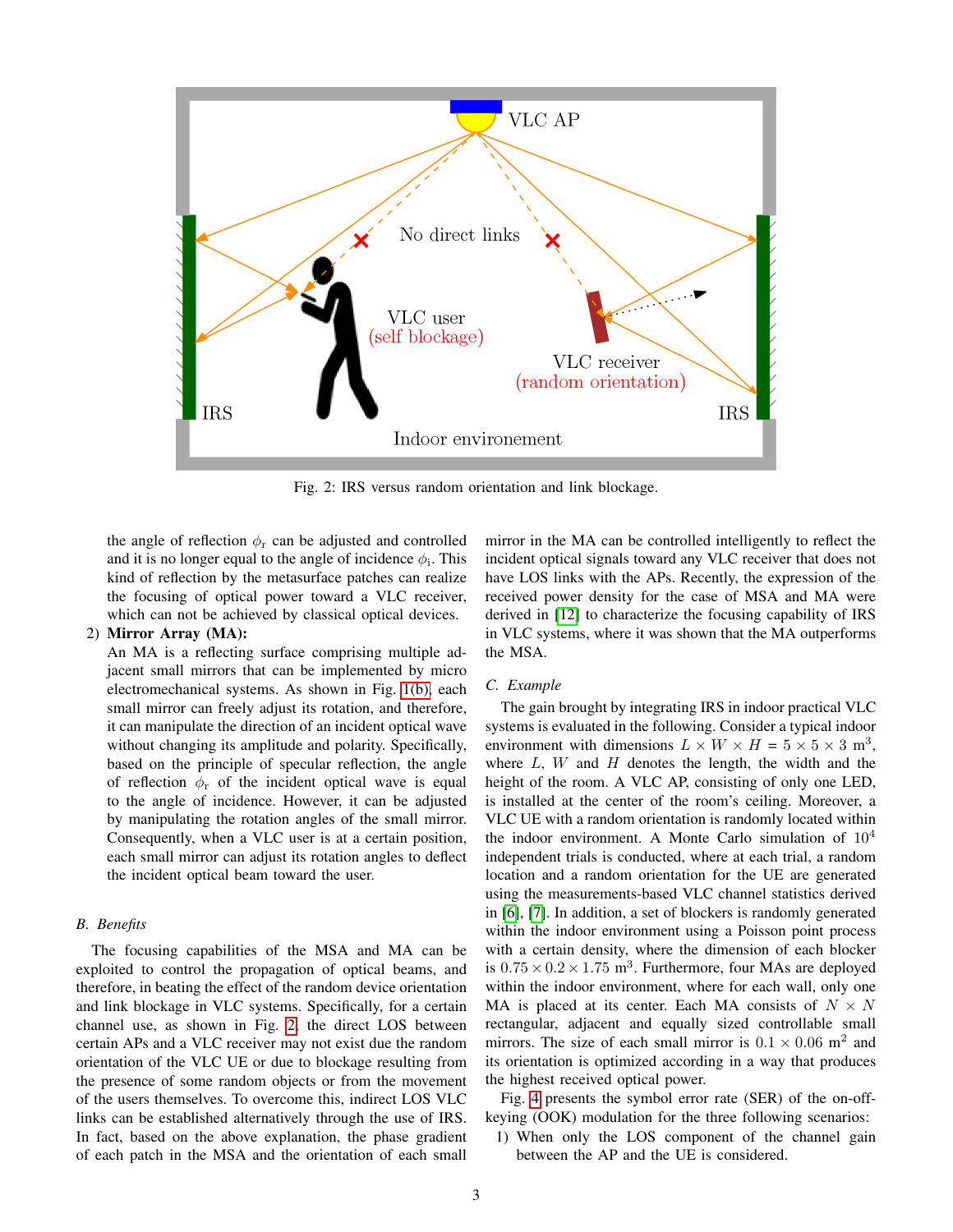<span id="page-3-1"></span>

Fig. 3: Block diagram of an IRS-aided VLC System.

<span id="page-3-0"></span>

Fig. 4: SER of the OOK modulation versus the average received SNR. Solid lines represent the case when the density of blockers is  $1 \text{ m}^{-2}$  and dashed lines represent the case of a blockage-free environment.

- 2) When both the LOS and the NLOS components (resulting from all reflections from walls) of channel gain between the AP and the UE are considered.
- 3) When the LOS and the NLOS components of the channel gain between the AP and the UE along with the cascaded channel gain resulting from the reflections by the deployed IRSs are considered.

In accordance with the results of [\[6\]](#page-5-5), [\[7\]](#page-5-6), the SER is significantly degraded when the NLOS components are ignored because it is highly likely that the channel gain is zero due to random orientation and link blockage. In such a case, the information will be lost, and the SER saturates at a high SNR when only the LOS component is considered. On the other hand, let us consider the SER of  $3.8 \times 10^{-3}$ , which is the soft forward error correction limit, as the target error performance. For the case when the indoor environment is free of blockage, and as it can be seen from Fig. [4,](#page-3-0) the required received SNR without including the IRSs is approximately 30 dB, whereas the required received SNR when the IRSs with  $N \times N = 50 \times 50$  elements are integrated is approximately 23 dB, i.e., a reduction of 7 dB. Additionally, considering

the case when the density of blockers is  $1 \text{ m}^{-2}$ , the required received SNR without including the IRSs is approximately 23 dB, whereas the required received SNR when the IRSs with  $N \times N = 50 \times 50$  elements are integrated is approximately 16 dB, i.e., a gain of 7 dB can be achieved.

# III. KEY ASPECTS OF INTEGRATING IRS IN INDOOR VLC SYSTEMS AND OPEN RESEARCH PROBLEMS

Although IRS seems to have great capabilities in enhancing the performance of VLC systems, several concerns related to its integration into VLC systems have to be addressed in order to harness its full potential. Such concerns include its deployment in indoor VLC environments, CSI acquisition, configuration optimization (phase shifts and/or rotation angles) and IRS control (feedback of the preferred or the optimized configuration). These concerns will be addressed in the following subsections.

## *A. IRSs Deployment*

The block diagram of an IRS-aided indoor VLC system is shown in Fig. [3,](#page-3-1) and as it can be seen, the first phase is the deployment of APs that will serve for both illumination and communication purposes. One of the key features of VLC systems is the exploitation of the existing luminous infrastructure for wireless communication and data transmission. However, for newly built indoor sites, the deployment of APs should be optimized in terms of the number and locations of APs in order to guarantee simultaneously the illumination and luminosity requirements and the target performance of the integrated VLC system (number of served VLC users, coverage, quality of service (QoS), etc). Subsequently, and as shown in the block diagram in Fig. [3,](#page-3-1) the second phase is the deployment of IRSs. This phase consists of determining the optimal number and locations of IRSs with the objective of guaranteeing certain performance indicators of VLC systems, such as coverage percentage and QoS. For new indoor environments, the first and second phases can be performed jointly. In fact, optimal joint deployment of VLC APs and IRSs is better than optimizing the deployment of each one of them separately, especially in terms of cost, hardware implementation and energy efficiency.

In practice, the indoor propagation environments may be complicated and several considerations should be taken into account when deploying IRSs in indoor VLC systems, including 1) the spatial user density, where high priority should be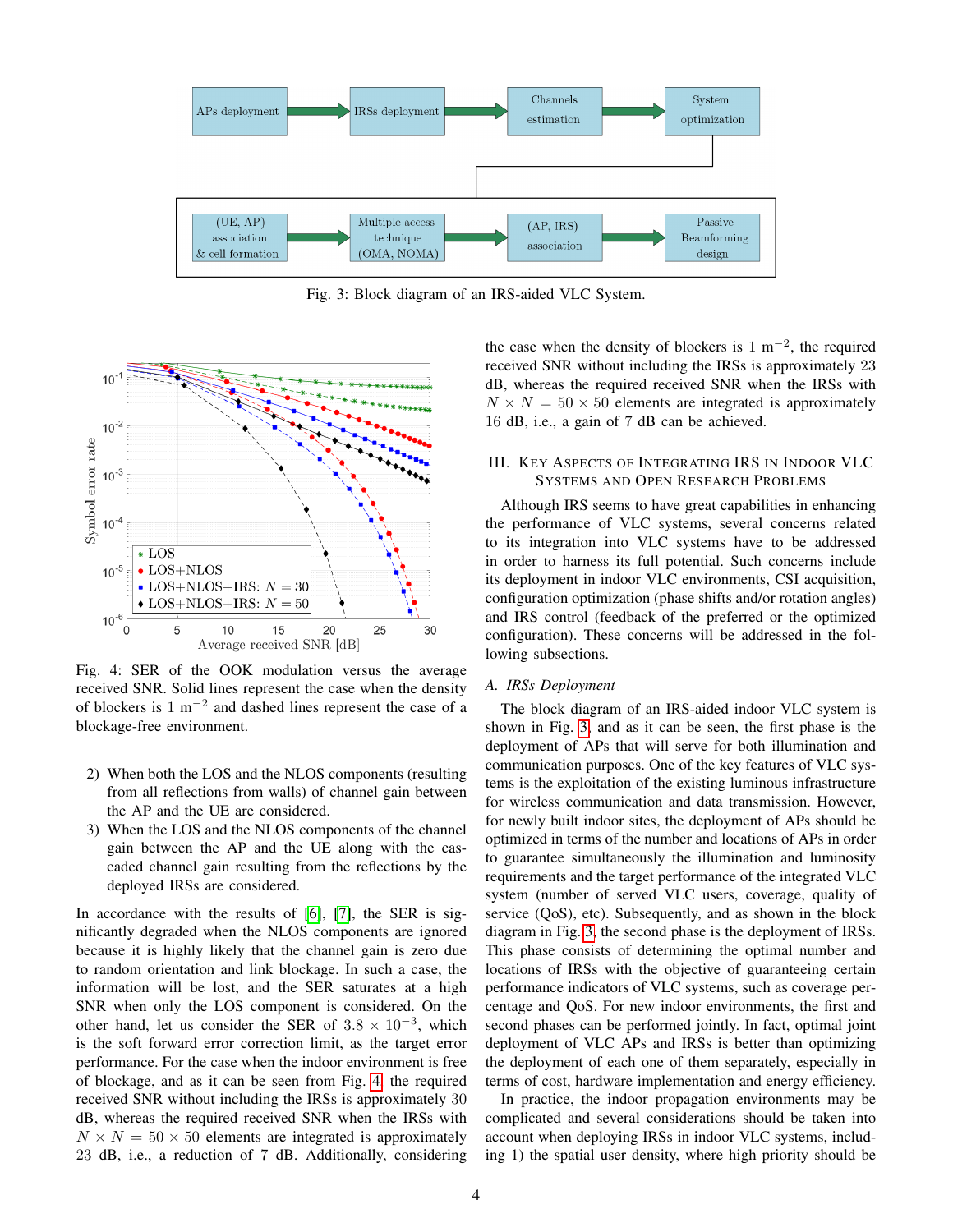given to the zones with a large number of users; 2) the intercell interference (ICI). Although this problem can be solved using coordinated broadcasting between adjacent APs, some IRSs can be also deployed near the boundaries of adjacent cells to reduce the ICI effects; 3) the specifications of the indoor environment, such as the site layout along with the density and/or the locations of possible blockers and their dimensions. In fact, the deployments of IRSs is site-dependent and there is no unified deployment approach that can apply to all indoor environments; 4) some blockers may be mobile, such as human bodies and the users themselves, which render the deployment decisions even harder; and 5) in indoor environments, IRSs can be only placed on the walls and their dimensions are also limited by the dimensions of the indoor environment.

The deployment of IRSs in indoor environments is a crucial task [\[8\]](#page-5-7). Different techniques can be used to solve the problem of deployment of IRSs in indoor VLC systems, where each method has its benefits and drawbacks. First, the exhaustive search for the optimal placement of IRSs. Although this technique is optimal, it requires the CSI at all possible locations, and therefore, it is computationally costly and also require sitespecific information such as building and floor layouts. Second, using some good heuristics. These approaches provides low computational complexity at the expense of the optimal of the deployment decisions. Due to this, how to achieve autonomous deployment of IRSs in indoor VLC systems by identifying their most suitable locations is a research problem of high practical interest.

#### *B. CSI Acquisition*

The second crucial point that should be addressed in IRSaided VLC systems is the CSI acquisition, which has been identified as one of the open research problems in the literature of IRS-aided outdoor RF, mmWave and FSO cellular systems [\[8\]](#page-5-7). However, this problem is somehow solved in IRS-aided VLC systems as it will be explained in the following. Let us consider a case when an AP, a UE and an IRS are associated together as shown in Fig. [5.](#page-4-0) In this context, three different wireless links can be identified. First, the channel gain  $h_{AP\rightarrow UE}$  between the AP and the UE, which includes the LOS and the NLOS components. Second, the channel gain vector  $h_{AP\rightarrow IRS}$  between the AP and the IRS, which includes the channel gain between the AP and each element of the IRS. Third, the channel gain vector  $h_{IRS\rightarrow UE}$  between the IRS and the UE, which includes the channel gain between each element of the IRS and the UE.

The point to point VLC channel gain between any transmitter and any receiver depends mainly on the position and orientation of the transmitter and receiver. Therefore, the estimation of the channel gains defined above depends on the position and orientation of the AP, the IRS elements and the UE. In this context, once the APs are deployed, their locations and orientations are fixed and known at the VLC controller, which is the central unit responsible for controlling and operating the VLC system. A typical VLC AP is usually mounted on the ceiling of the indoor environment and its orientation is practically downward-facing. Considering the IRS elements, their exact locations are fixed and known at

<span id="page-4-0"></span>

Fig. 5: Wireless links of an IRS-aided VLC system.

the VLC controller once the IRS is deployed. Moreover, for the case of a MSA, the orientation of the metasurface patches is horizontal and unchangeable, whereas for the case of a MA, the optimal orientation of each small mirror is determined by the VLC controller. Therefore, the orientations of the IRS elements are also known at the VLC controller, and based on this explanation, the channel gain vector  $h_{AP\rightarrow IRS}$  between the AP and the IRS can be fully determined.

Considering the position and orientation of the UE, they can be characterized through its 3D coordinates and 3D orientation angles with respect to a global coordinate system. Hence, the 3D position coordinates of the UE can be estimated at the VLC controller using indoor VLC positioning systems [\[13\]](#page-6-1). Moreover, current smart devices, such as smartphones, wearables, and sensors, are equipped with an inertial measurement unit (IMU) that includes a gyroscope, an accelerometer and/or a compass. Therefore, using the IMU mounted in current smart devices, the 3D orientation angles can be estimated at the UE and then fed back to the VLC controller, using either infrared uplink transmission, which is a component of current lightfidelity (LiFi) technology [\[14\]](#page-6-2), or WiFi links [\[15\]](#page-6-3). Based on this explanation, since the VLC controller knows the exact locations and orientations of the IRS elements and can estimate the position and the orientation of the UE, the channel gain  $h_{AP\rightarrow UE}$  between the AP and the UE and the channel gain vector  $h_{IRS\rightarrow UE}$  between the IRS elements and the UE can be estimated as well.

# *C. System Optimization*

Once the channel gains of the different communication links are estimated, the system performance will be optimized by the VLC controller. Assuming that a set of UEs are attempting to communicate simultaneously with the APs, the first step is to associate the UEs with the APs based on their channel gains estimated in the CSI acquisition phase. Hence, each subset of APs is responsible for transmitting the data to a subset of UEs, which leads to the formation of multiple VLC cells. Subsequently, the second step consists of selecting the multiple access technique that should be adopted within each cell, either an orthogonal multiple access technique, such as orthogonal-frequency-division-multiple-access, or a non-orthogonal-multiple-access (NOMA) technique, such as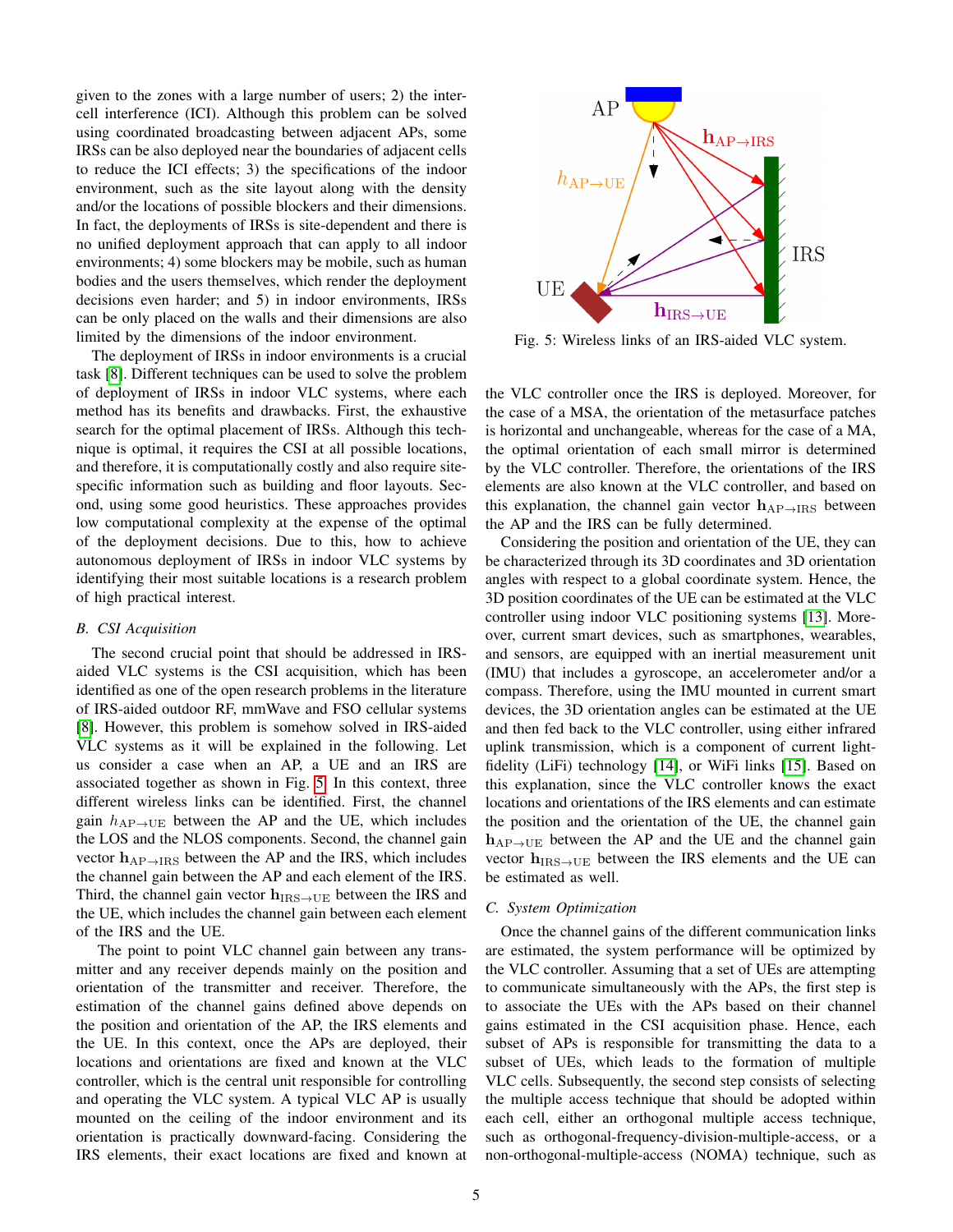power-domain NOMA. In addition, some UEs, especially those located at the boundaries of adjacent cells, may need to be jointly served from the adjacent APs. Coordinated broadcasting can be adopted to serve these UEs and this should be decided within this step as well.

According to the performance metric considered in the optimization process, each IRS will be associated with one or multiple APs to assist the communication to different cellular UEs. In fact, the VLC controller should decide which IRS should assist the communication from which AP and toward which subset of UEs. Obviously, this is an association problem that takes into account the CSI between the APs, the UEs and the different IRSs. Afterwards, the following step consists of optimizing the configuration of each IRS, i.e., the passive beamforming design, along with other resource allocation variables from the APs, such as power, frequency and/or time, in a way that achieves the highest performance of the VLC cellular system or that guarantees certain QoS for the cellular UEs. The optimization variables with respect to the IRS depends on its type. For the case of a MSA, the goal is to determine the optimal phase shift (or phase gradient) for each metasurface patch, whereas for the case of an MA, the goal is to determine the optimal rotation angles of each small mirror.

While the optimization framework of VLC systems is different from that of RF systems due to its different operating constraints, the same optimization techniques can be used for obtaining the optimal IRSs configurations, such as the semidefinite relaxation and the block coordinate descent, to name a few. However, the main drawback of these techniques is their high computational complexity. In fact, for a typical IRS that is equipped with a large number of reflective elements, there is a large number of variables (phase shifts or rotation angles) that should be optimized, which results in a high computational complexity. Therefore, in order to enable real-time communication links, accurate and low complexity optimization techniques are required for this task, and it is considered indeed as a promising research direction.

On the other hand, for the case when the IRS is serving only one UE, the IRS realizes the beam focusing function, where the optical beam reflected by the IRS is focused toward the UE. However, for the case when the IRS is serving multiple UEs simultaneously, the IRS realizes the beam splitting function. Specifically, by adjusting the phase shifts of the MSA, the incident optical beam can be split into sub-beams and each sub-beam can be focused toward a specific direction. On the other hand, the small mirrors of an MA can be grouped into different clusters and the incident optical beam can be focused toward multiple spatially dispersed UEs by selecting different clusters of small mirrors for deflection. This problem is equivalent to a clustering problem of small mirrors and it represents also a potential research direction.

## *D. IRS Control*

The full potential of IRS depends heavily on the proper configuration of its elements. In this context, there is an additional critical operation that should be addressed, which is the real time control of the IRS. In fact, when the VLC controller determines the optimal IRS configuration, the question that arises here is *how can this configuration be fed to the IRS in real time?* Some solutions can be adopted to deal with this problem. The first solution consists of dedicating a control channel that transmits the control signals to each IRS. Such control channel can be either optical (LiFi) or radio (WiFi). Otherwise, after deploying the IRSs in the indoor environment, and since the IRSs are basically mounted on walls, the second solution may be linking the VLC controller and each IRS controller through an optical fiber link that can communicate the control signals.

## IV. CONCLUSION

In this paper, an overview of the auspicious IRS technology for boosting the performance of indoor VLC systems is provided. In typical VLC systems, the IRS configuration can be adjusted dynamically to adapt to the random behaviour of the wireless propagation environment in terms of mobility and random orientation of VLC users as well as the random blockage of optical links. This paper shows that that the integration of the IRS technology in indoor VLC systems will fundamentally change their architecture from the traditional one with only active components to a new hybrid one with both active and passive components operating in an intelligent way. This will thus open rich directions for future research.

#### **REFERENCES**

- <span id="page-5-0"></span>[1] W. Saad, M. Bennis, and M. Chen, "A vision of 6G wireless systems: Applications, trends, technologies, and open research problems," *IEEE network*, vol. 34, no. 3, pp. 134–142, Jun. 2020.
- <span id="page-5-1"></span>[2] E. C. Strinati, S. Barbarossa, J. L. Gonzalez-Jimenez, D. Ktenas, N. Cassiau, L. Maret, and C. Dehos, "6G: The next frontier: From holographic messaging to artificial intelligence using subterahertz and visible light communication," *IEEE Vehicular Technology Mag.*, vol. 14, no. 3, pp. 42–50, Sep. 2019.
- <span id="page-5-2"></span>[3] S. Rajagopal, R. D. Roberts, and S.-K. Lim, "IEEE 802.15. 7 visible light communication: modulation schemes and dimming support," *IEEE Commun Mag.*, vol. 50, no. 3, pp. 72–82, Mar. 2012.
- <span id="page-5-3"></span>[4] M. D. Soltani, A. A. Purwita, Z. Zeng, H. Haas, and M. Safari, "Modeling the Random Orientation of Mobile Devices: Measurement, Analysis and LiFi Use Case," *IEEE Trans. Commun.*, vol. 67, no. 3, pp. 2157–2172, Mar. 2019.
- <span id="page-5-4"></span>[5] L. Chevalier, S. Sahuguede, and A. Julien-Vergonjanne, "Performance evaluation of wireless optical communication for mobile body area network scenario with blocking effects," *IET Optoelectronics*, vol. 9, no. 5, pp. 211–217, Oct. 2015.
- <span id="page-5-5"></span>[6] M. A. Arfaoui, M. D. Soltani, I. Tavakkolnia, A. Ghrayeb, C. Assi, M. Safari, and H. Haas, "Measurements-based channel models for indoor lifi systems," *IEEE Trans. Wireless Commun.*, Early Access, Oct. 2020.
- <span id="page-5-6"></span>[7] M. D. Soltani, M. A. Arfaoui, I. Tavakkolnia, A. Ghrayeb, C. Assi, H. Haas, M. Hasna, and M. Safari, "Bidirectional optical spatial modulation for mobile users: Towards a practical design for lifi systems," *IEEE JSAC SI Spatial Modulation in Emerging Wireless Systems*, vol. 37, no. 9, pp. 2069 – 2086, Aug. 2019.
- <span id="page-5-7"></span>[8] Q. Wu and R. Zhang, "Towards smart and reconfigurable environment: Intelligent reflecting surface aided wireless network," *IEEE Commun. Mag.*, vol. 58, no. 1, pp. 106–112, Nov. 2019.
- <span id="page-5-8"></span>[9] S. Gong, X. Lu, D. T. Hoang, D. Niyato, L. Shu, D. I. Kim, and Y.-C. Liang, "Toward smart wireless communications via intelligent reflecting surfaces: A contemporary survey," *IEEE Communications Surveys & Tutorials*, vol. 22, no. 4, pp. 2283–2314, Jun. 2020.
- <span id="page-5-9"></span>[10] E. Björnson, Ö. Özdogan, and E. G. Larsson, "Reconfigurable intelligent surfaces: Three myths and two critical questions," *IEEE Commun. Mag.*, vol. 58, no. 12, pp. 90–96, Dec. 2020.
- <span id="page-5-10"></span>[11] M. Najafi and R. Schober, "Intelligent reflecting surfaces for free space optical communications," in *Proc. IEEE Globecom*, Waikoloa, HI, USA,, Dec. 2019.